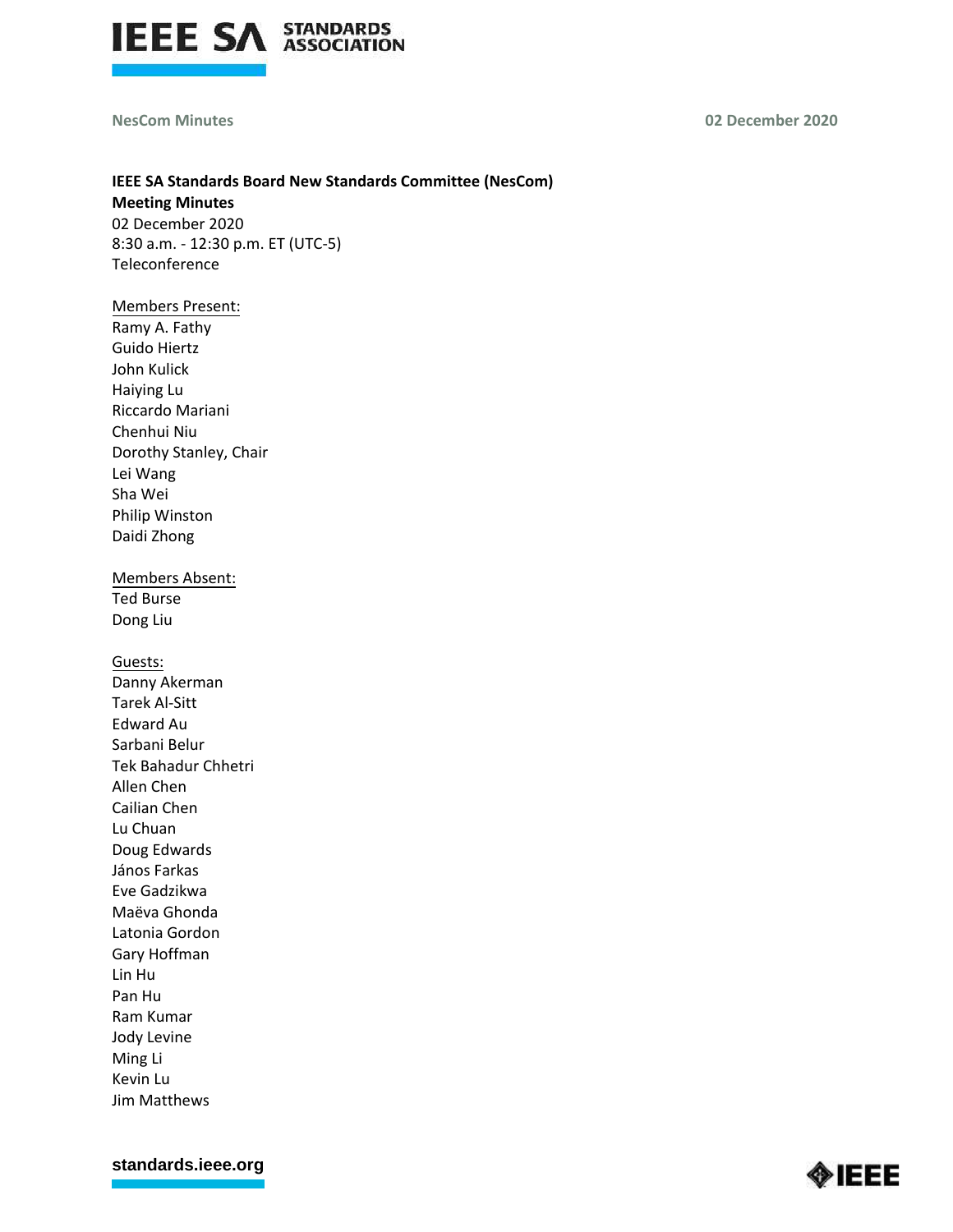Yilma Mengistu Mamo Kannan Moudgalya Paul Nikolich Glenn Parsons Joshua Perkel Robby Robson Jessy Rouyer Subbu Subramanian Lin Sun Zeyang Tang Richard Tong Claire Topp [legal counsel] Karl Weber Constance Weise Don Wright Yu Yuan Su Yuyang Jingyi Zhou Jinyu Zhu IEEE Staff: Christy Bahn Matt Ceglia Sri Chandrasekaran Ravindra Desai Karen Evangelista Jodi Haasz Yvette Ho Sang Konstantinos Karachalios Soo Kim Michael Kipness Vanessa Lalitte Kristin Little Jiajia Liu Kelly Lorne Greg Marchini Karen McCabe Erin Morales Adam Newman Jay Okesola Christian Orlando Dave Ringle Pat Roder Jennifer Santulli Rudi Schubert Tom Thompson Lisa Weisser, Administrator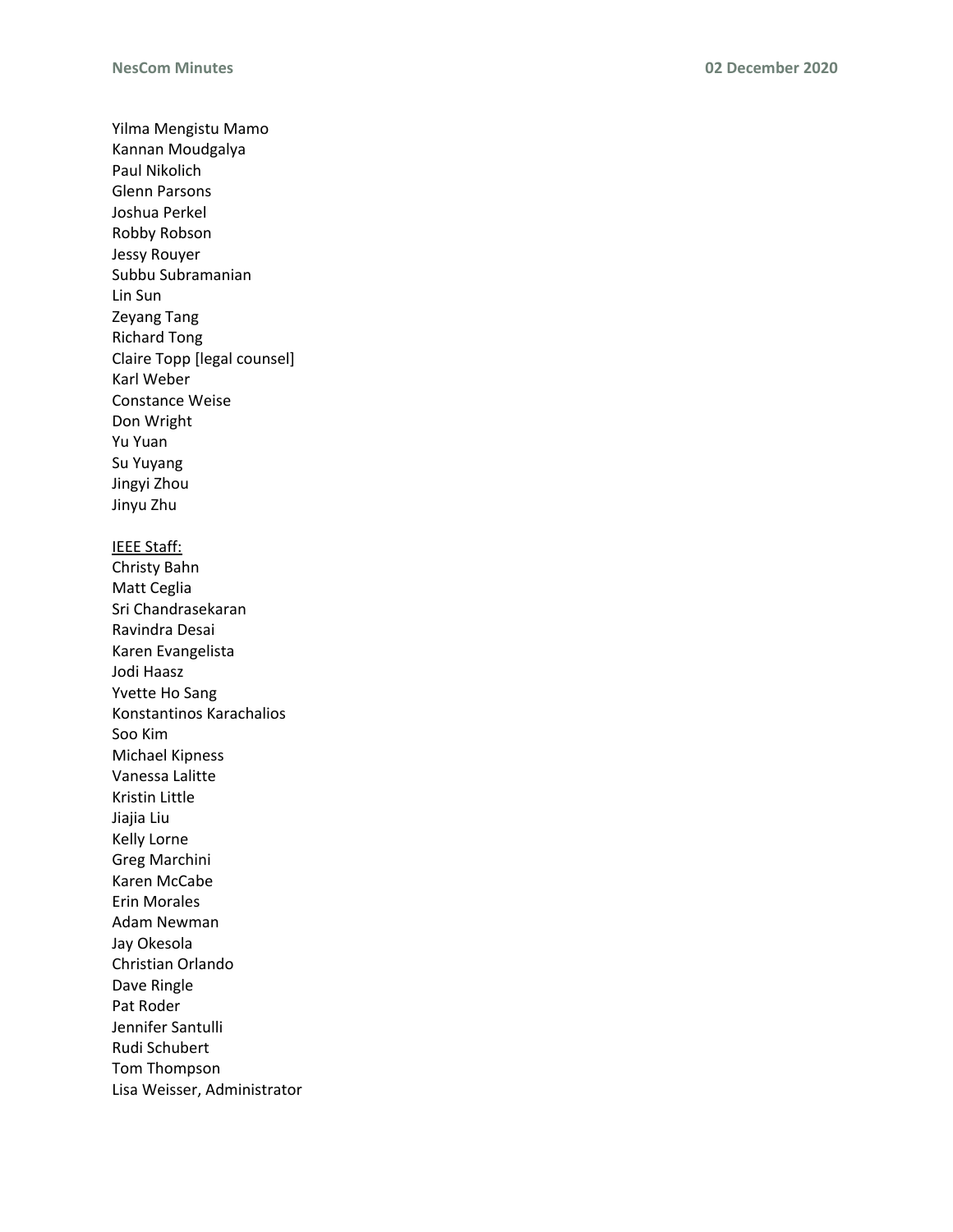Malia Zaman Meng Zhao

#### **[Unless otherwise noted, all votes are unanimous]**

#### **1. CALL TO ORDER AND INTRODUCTIONS**

Chair Stanley welcomed everyone and called the meeting to order at 8:33 a.m. ET (UTC-5). There was a round of introductions by all in attendance.

# **2. REVIEW AND APPROVAL OF THE AGENDA**

The agenda was reviewed and Chair Stanley asked if there were any changes to be made. There were none.

**A motion was made (Winston) and seconded (Wei) to approve the 02 December 2020 NesCom meeting agenda, including all items on the consent agenda. In the absence of objection, the motion was approved.**

#### **2.1 Consent Agenda**

#### **2.1.1 Withdrawal Requests**

There were no withdrawal requests.

#### **2.1.2 PARs for Administrative Withdrawal**

**P982.1** (C/S2ESC) Standard for Measures of the Software Aspects of Dependability (Revision PAR)

**P2048.1** (CES/VRARSC) Standard for Virtual Reality and Augmented Reality: Device Taxonomy and Definitions (New PAR)

**P2048.2** (CES/VRARSC) Standard for Virtual Reality and Augmented Reality: Immersive Video Taxonomy and Quality Metrics (New PAR)

**P2048.3** (CES/VRARSC) Standard for Virtual Reality and Augmented Reality: Immersive Video File and Stream Formats (New PAR)

**P2048.4** (CES/VRARSC) Standard for Virtual Reality and Augmented Reality: Person Identity (New PAR)

**P2048.5** (CES/VRARSC) Standard for Virtual Reality and Augmented Reality: Environment Safety (New PAR)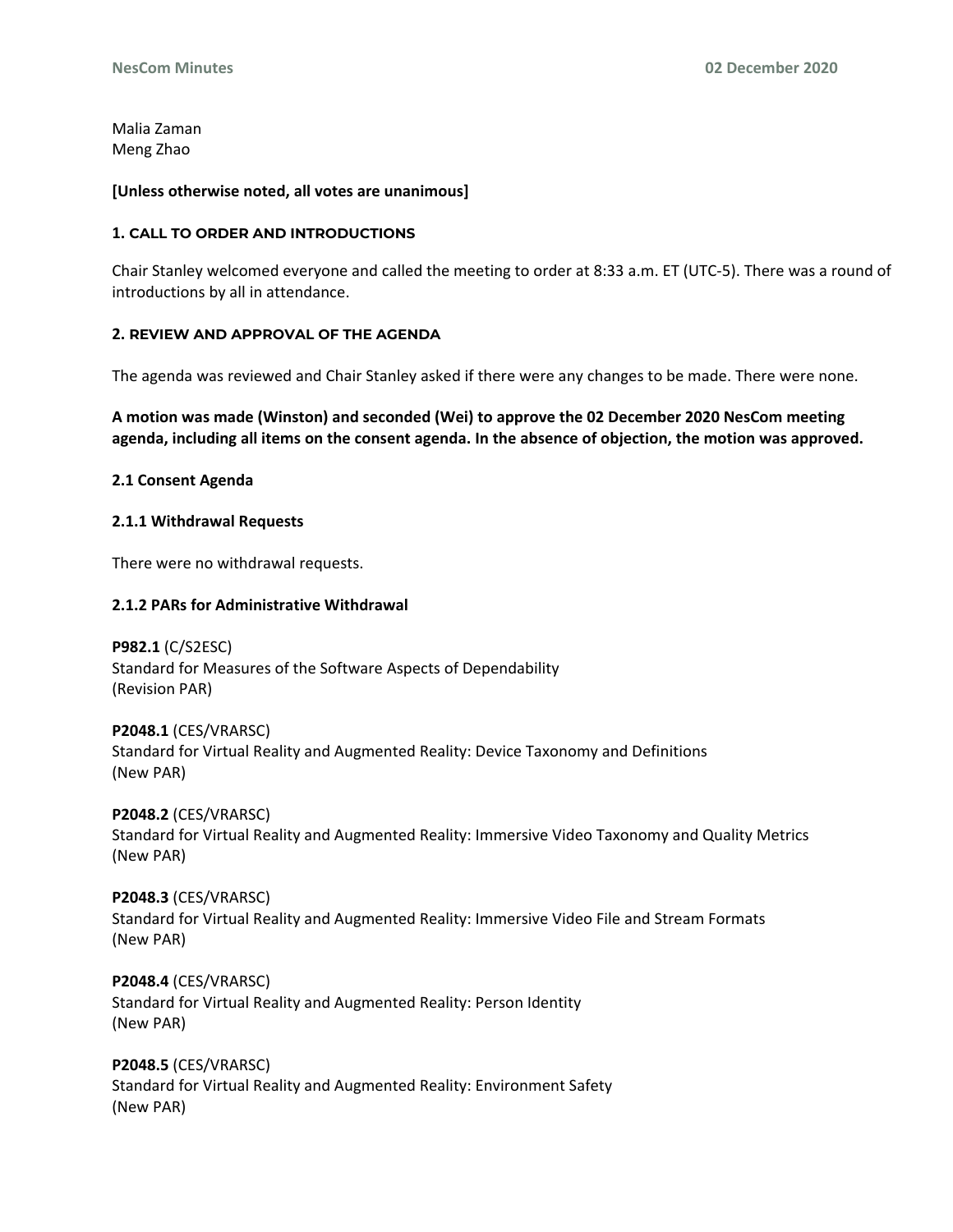# **P1921.1** (COM/NetSoft-SC)

Standard for Software-Defined Networking (SDN) Bootstrapping Procedures (New PAR)

# **P2710** (EMC/SDCom)

Electromagnetic Shielding Performance of Enclosures for Portable Electronic Devices (New PAR)

# **P1451.1.4** (IM/ST)

Standard for a Smart Transducer Interface for Sensors, Actuators, and Devices - eXtensible Messaging and Presence Protocol (XMPP) for Networked Device Communication (New PAR)

# **P1050** (PE/EDPG)

Guide for Instrumentation and Control Equipment Grounding in Generating Stations (Revision PAR)

# **P825** (PE/SBLC)

Guide for Interoperability of Transactive Energy Systems with Electric Power Infrastructure (Building the Enabling Network for Distributed Energy Resources) (New PAR)

# **P1654** (PE/T&D)

Guide for RF Protection of Personnel Working in the Vicinity of Wireless Communications Antennas Attached to Electric Power Line Structures (Revision PAR)

#### **P977a** (PE/T&D)

Guide to Installation of Foundations for Transmission Line Structures Amendment (New PAR)

**P60214-1-57-131** (PE/TR) Standard Requirements for Tap Changers (New PAR)

## **P2690** (VT/ITS)

Standard for Charging Network Management Protocol for Electric Vehicle Charging Systems (New PAR)

# **2.1.3. Project Number Change Request for P2880 'Standard for High Voltage Direct Current Circuit Breakers above 3200 Vdc'**

*NB: The approval of this number change request was included in the approval of the agenda and consent agenda. The PAR number has been changed from P2880 to PC37.01.*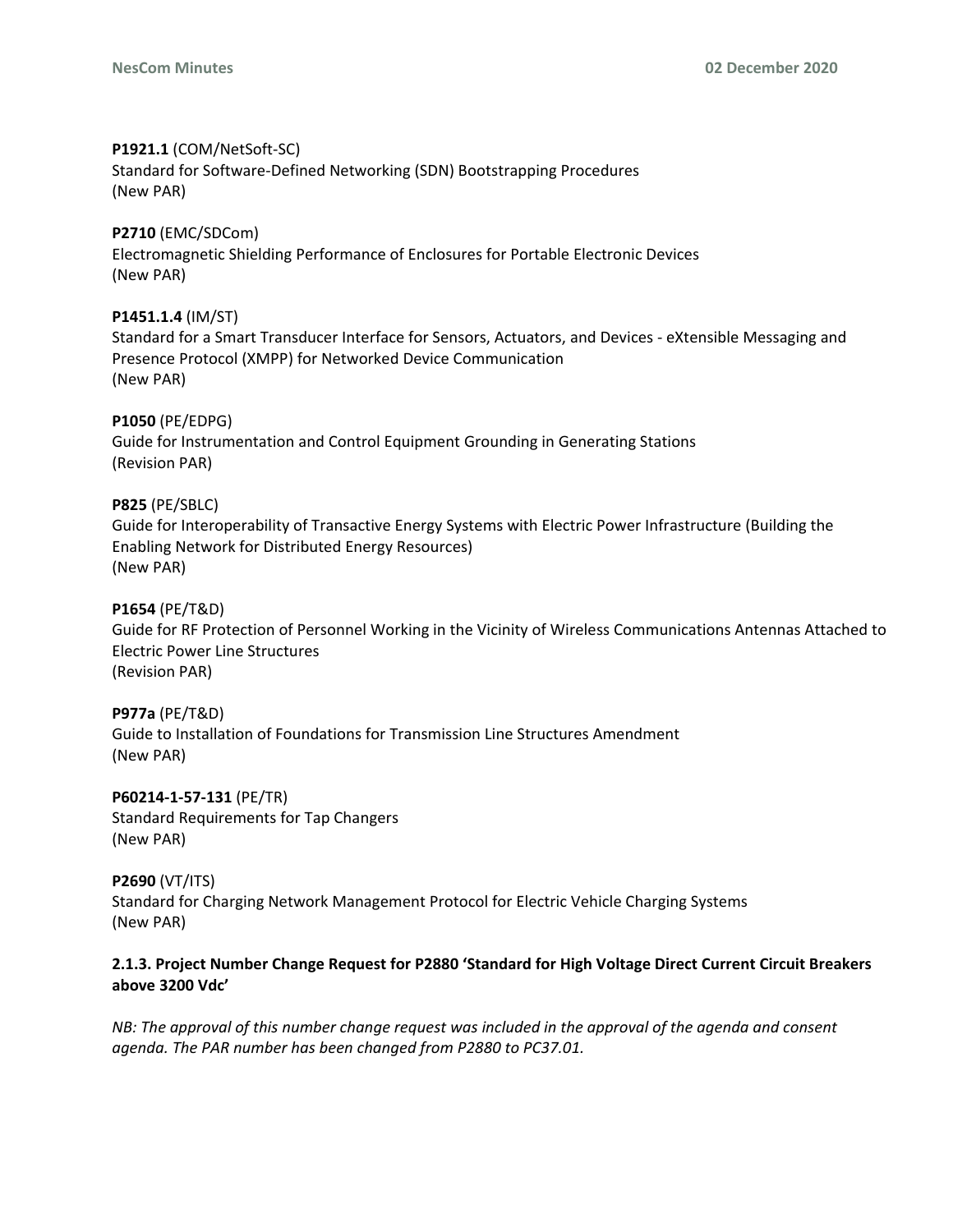# **2.1.4. Standards Committee Change request for P2418.5 'Standard for Blockchain in Energy' to Move from BOG/CAG to PE/SBLC**

*NB: The approval of this Standards Committee change request was included in the approval of the agenda and consent agenda. The PAR P2418.5 has been moved from BOG/CAG to PE/SBLC.*

# **2.1.5. Standards Committee Change request for P2418.1 'Standard for the Framework of Blockchain Use in Internet of Things (IoT)' to Move from BOG/CAG to CTS/BSC**

*NB: The approval of this Standards Committee change request was included in the approval of the agenda and consent agenda. The PAR P2418.1 has been moved from BOG/CAG to CTS/BSC.*

#### **3 APPROVAL OF MINUTES FROM THE 21 SEPTEMBER 2020 MEETING**

This item was moved to the January NesCom agenda.

#### **4 PARS FOR DISCUSSION**

#### **4.1 Modified PARs**

#### IEEE Communications Society/Access and Core Networks Standards Committee

#### **P1904.2**

Standard for Control and Management of Virtual Links in Ethernet-based Subscriber Access Networks **Recommendation: Approve modified PAR**

#### IEEE Computer Society/LAN/MAN Standards Committee

**P802.16t** Standard for Air Interface for Broadband Wireless Access Systems Amendment - Fixed and Mobile Wireless Access in Narrowband Channels **Recommendation: Approve modified PAR**

IEEE Industry Applications Society/Petroleum & Chemical Industry

#### **P62395**

Electrical Resistance Trace Heating Systems for Industrial and Commercial Applications – Part 1: General and Testing Requirements **Recommendation: Approve modified PAR**

*NB: This modified PAR included a PAR number change request, and this PAR number is now: P62395-1.*

#### IEEE Power and Energy Society/Energy Development & Power Generation

#### **P2800**

Standard for Interconnection and Interoperability of Inverter-Based Resources (IBR) Interconnecting with Associated Transmission Electric Power Systems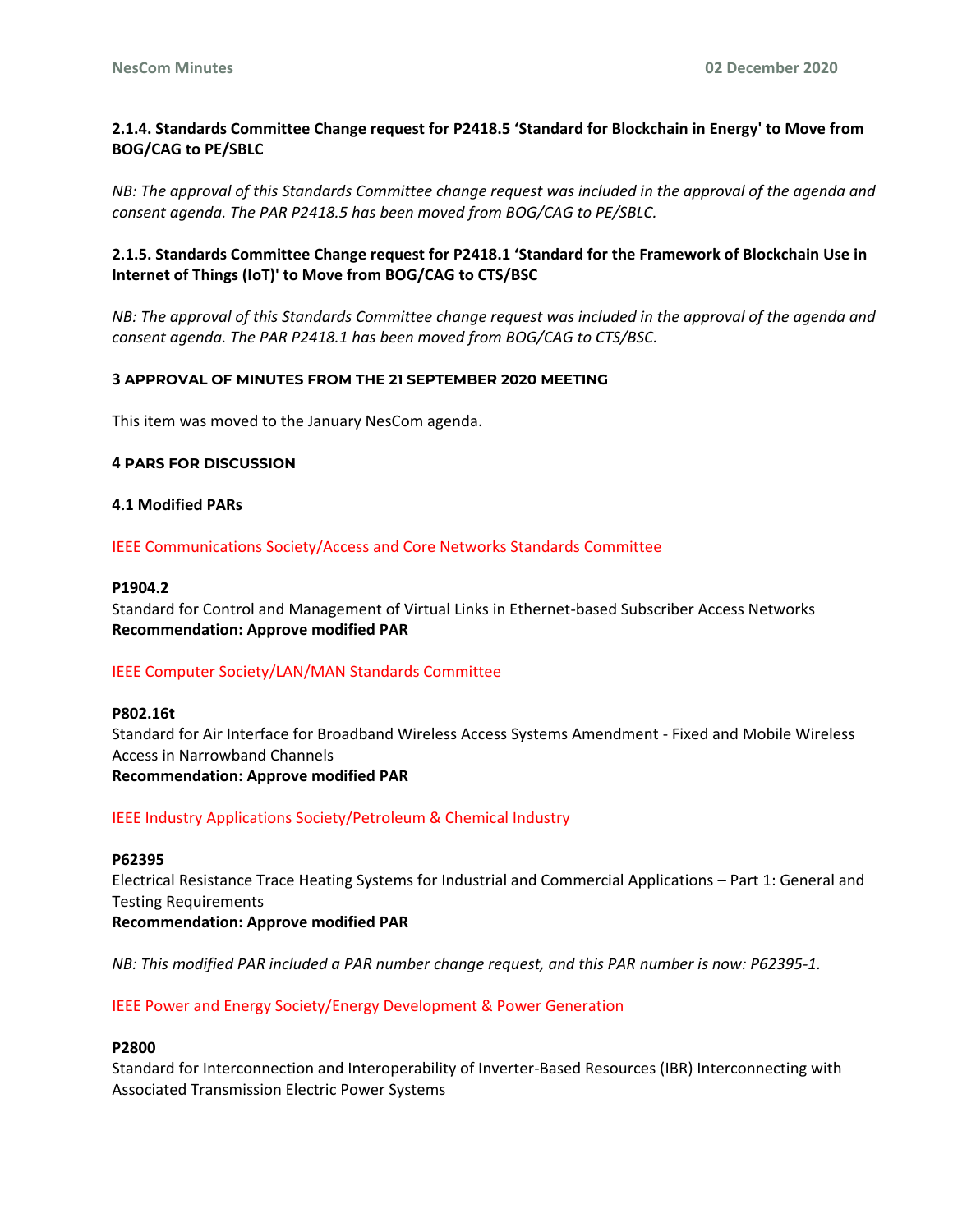# **Recommendation: Approve modified PAR**

IEEE Power and Energy Society/Power System Relaying and Control

## **P1613**

Standard for Environmental and Testing Requirements for Devices with Communications Functions Used with Electric Power Apparatus

**Recommendation: Approve modified PAR**

**PC37.1.2** Guide for Databases Used in Utility Automation Systems **Recommendation: Approve modified PAR**

# **PC37.90**

Standard for Relays, Relay Systems, and Control Devices used for Protection and Control of Electric Power Apparatus – General Requirements and Tests **Recommendation: Approve modified PAR**

# **PC37.90.2**

Standard for Relays, Relay Systems, and Control Devices Used for Protection and Control of Electric Power Apparatus – Radiated Electromagnetic Interference Withstand Capability Requirements and Tests **Recommendation: Approve modified PAR**

## IEEE Power and Energy Society/Switchgear

**PC37.09-2018/Cor 1** Standard Test Procedures for AC High-Voltage Circuit Breakers with Rated Maximum Voltage above 1000 V - Corrigendum 1 **Recommendation: Approve modified PAR**

#### IEEE Power and Energy Society/Transmission and Distribution

#### **P1453**

Standard for Measurement and Limits of Voltage Fluctuations and Associated Light Flicker on AC Power Systems **Recommendation: Approve modified PAR**

# IEEE SA Board of Governors/Corporate Advisory Group

#### **P2418.1**

Standard for the Framework of Blockchain Use in Internet of Things (IoT) **Recommendation: Approve modified PAR (4 approve, 1 disapprove [Winston], 3 Abstain [Fathy, Hiertz, Lu])**

#### **P2418.5**

Standard for Blockchain in Energy **Recommendation: Approve modified PAR (5 approve, 1 disapprove [Winston], 2 abstain [Hiertz, Lu])**

IEEE-SASB Coordinating Committees/SCC39 - International Committee on Electromagnetic Safety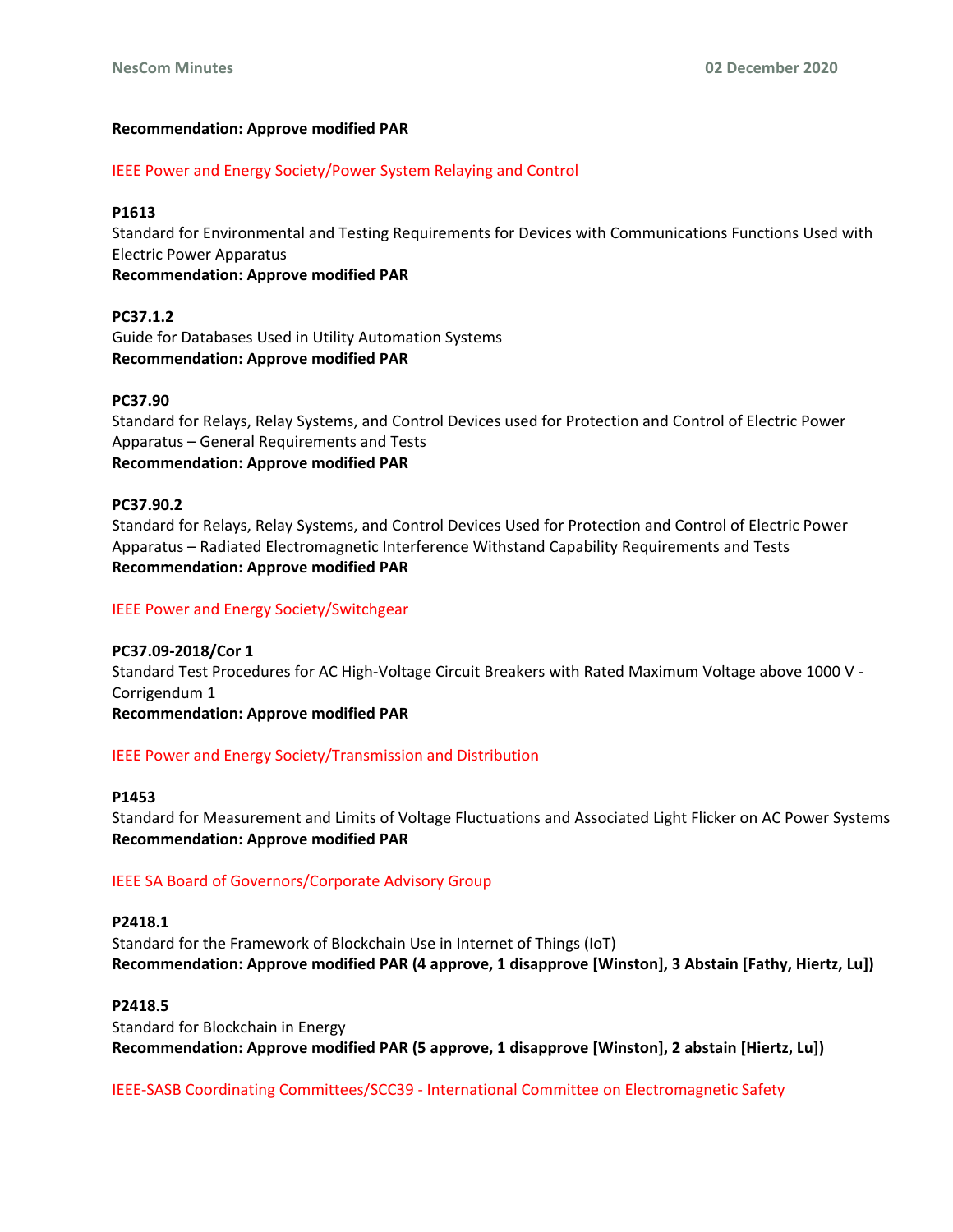## **PC95.7**

Standard for Electromagnetic Energy Safety Programs, 0 Hz to 300 GHz **Recommendation: Approve modified PAR**

# **4.2 Extension Requests**

# IEEE Communications Society/Access and Core Networks Standards Committee

# **P1904.2**

Standard for Universal Management Tunnel for Ethernet-based Subscriber Access Networks **Recommendation: Approve request for an extension until December 2021**

# IEEE Communications Society/Dynamic Spectrum Access Networks Standards Committee

# **P1900.5.1**

Standard Policy Language for Dynamic Spectrum Access Systems **Recommendation: Approve request for an extension until December 2021**

# **P1900.6b**

Standard for Spectrum Sensing Interfaces and Data Structures for Dynamic Spectrum Access and Other Advanced Radio Communication Systems - Spectrum Database Interfaces Amendment **Recommendation: Approve request for an extension until December 2022**

IEEE Communications Society/Virtualized and Software Defined Networks, and Services Standards Committee

# **P1913**

Software-Defined Quantum Communication **Recommendation: Approve request for an extension until December 2022**

#### **P1930.1**

Recommended Practice for Software Defined Networking (SDN) Based Middleware for Control and Management of Wireless Networks

**Recommendation: Approve request for an extension until December 2022**

IEEE Computer Society/Simulation Interoperability Stds Organization/Stds Activity Committee

#### **P1516**

Standard for Modeling and Simulation (M&S) High Level Architecture (HLA) -- Framework and Rules **Recommendation: Approve request for an extension until December 2023**

#### **P1516.1**

Standard for Modeling and Simulation (M&S) High Level Architecture (HLA) -- Federate Interface Specification **Recommendation: Approve request for an extension until December 2023**

**P1516.2**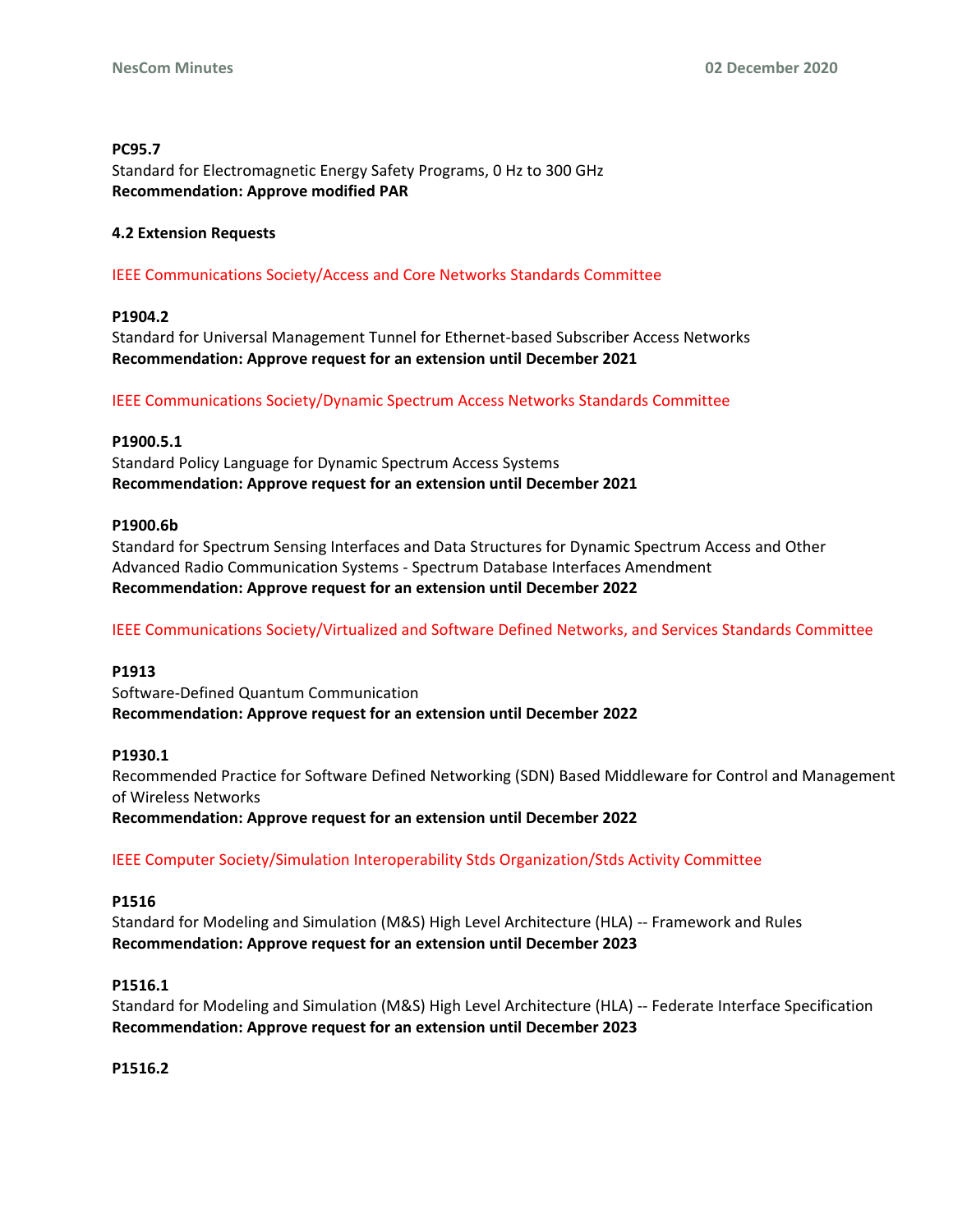Standard for Modeling and Simulation (M&S) High Level Architecture (HLA) -- Object Model Template (OMT) Specification

# **Recommendation: Approve request for an extension until December 2023**

# IEEE Computer Society/Software & Systems Engineering Standards Committee

# **P2675**

DevOps - Standard for Building Reliable and Secure Systems Including Application Build, Package, and Deployment

**Recommendation: Approve request for an extension until December 2021**

#### **P7000**

Model Process for Addressing Ethical Concerns During System Design **Recommendation: Approve request for an extension until December 2021**

#### IEEE Dielectrics and Electrical Insulation Society/Standards Committee

#### **P1820**

Guide on the Selection of Transmission and Distribution Insulators with Respect to Cold Weather Conditions **Recommendation: Approve request for an extension until December 2021**

#### IEEE Electromagnetic Compatibility Society/Standards Development Committee

#### **P473**

Recommended Practice for an Electromagnetic Site Survey (10 kHz to 40 GHz) **Recommendation: Approve request for an extension until December 2022**

#### **P1897**

Recommended Practice for the Resolution of Power-Line Gap-Noise Reports **Recommendation: Approve request for an extension until December 2022**

#### **P2715**

Guide for the Characterization of the Shielding Effectiveness of Planar Materials **Recommendation: Approve request for an extension until December 2022**

#### **P2716**

Guide for the Characterization of the Effectiveness of Printed Circuit Board Level Shielding **Recommendation: Approve request for an extension until December 2022**

#### IEEE Engineering in Medicine and Biology Society/Standards Committee

## **P3333.2.2**

Standard for Three-Dimensional (3D) Medical Visualization **Recommendation: Approve request for an extension until December 2022 (7 approve, 0 disapprove, 1 abstain)**

**P3333.2.3**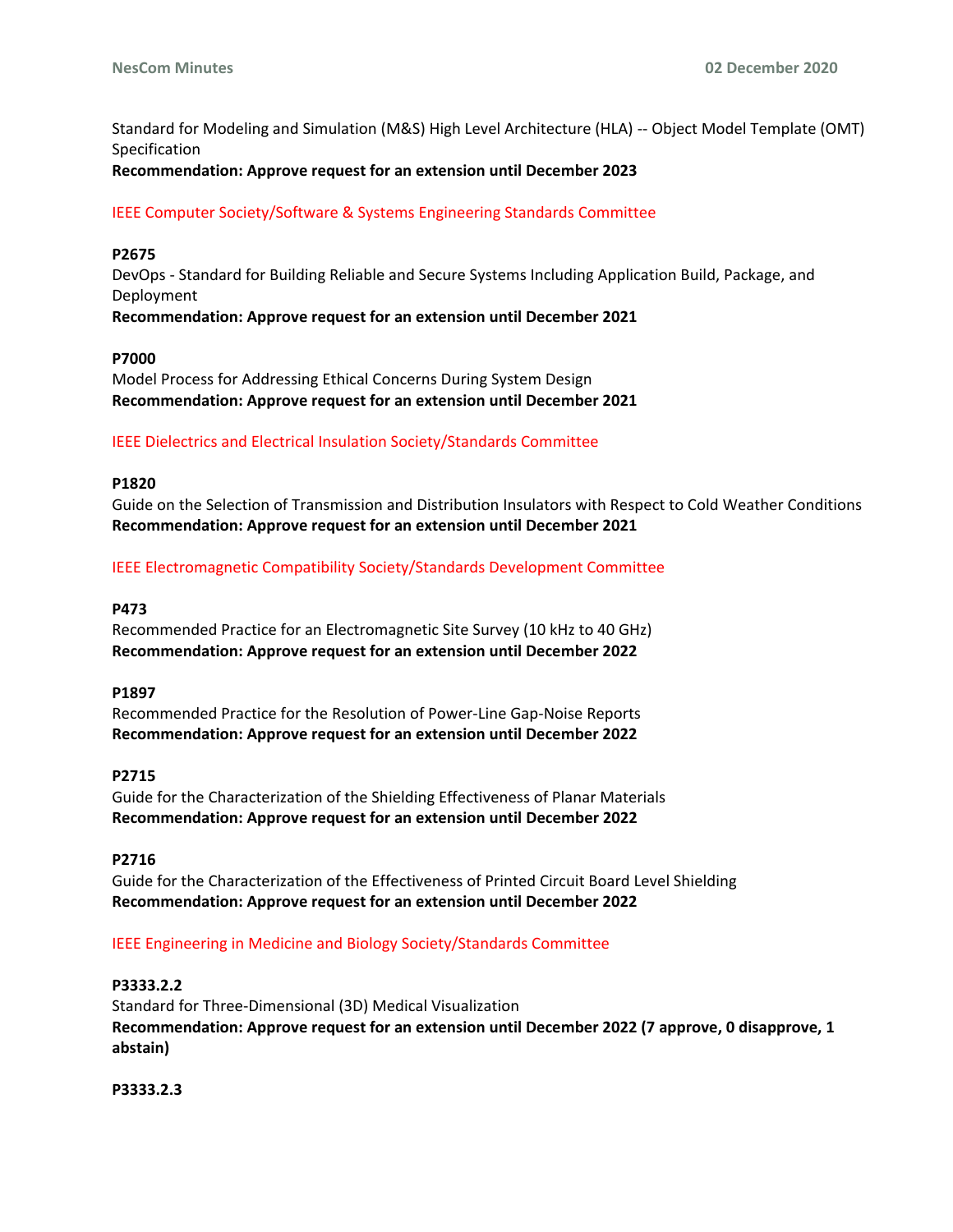Standard for Three-Dimensional (3D) Medical Data Management **Recommendation: Approve request for an extension until December 2022 (7 approve, 0 disapprove, 1 abstain)**

# **P3333.2.4**

Standard for Three-Dimensional (3D) Medical Simulation **Recommendation: Approve request for an extension until December 2022 (7 approve, 0 disapprove, 1 abstain)**

IEEE Industry Applications Society/Industrial & Commercial Power Systems Standards Development Committee

# **P3004.7**

Recommended Practice for the Protection of Conductors Used in Industrial and Commercial Power Systems **Recommendation: Approve request for an extension until December 2021**

# IEEE Industry Applications Society/Petroleum & Chemical Industry

# **P303**

Recommended Practice for Auxiliary Devices for Rotating Electrical Machines in Class I, Division 2, and Zone 2 Locations and Class II, Division 2, and Zone 22 Locations **Recommendation: Approve request for an extension until December 2022**

#### **P841**

Standard for Petroleum and Chemical Industry -- Premium-Efficiency, Severe-Duty, Totally Enclosed Squirrel Cage Induction Motors -- 0.75-370 kW (1-500 hp)

#### **Recommendation: Approve request for an extension until December 2022**

#### **P841.1**

Standard for Process Industry -- IE3, Severe-Duty, IP 56 Squirrel Cage Induction Motors -- Up to and Including 370 kW

#### **Recommendation: Approve request for an extension until December 2022**

#### **P1580**

Recommended Practice for Marine Cable for Use on Shipboard and Fixed or Floating Facilities **Recommendation: Approve request for an extension until December 2021**

# IEEE Instrumentation and Measurement Society/TC9 - Sensor Technology

#### **P1451.99**

Standard for Harmonization of Internet of Things (IoT) Devices and Systems **Recommendation: Approve request for an extension until December 2023**

# IEEE Power and Energy Society/Energy Development & Power Generation

#### **P421.1**

Standard Definitions for Excitation Systems for Synchronous Machines **Recommendation: Approve request for an extension until December 2021**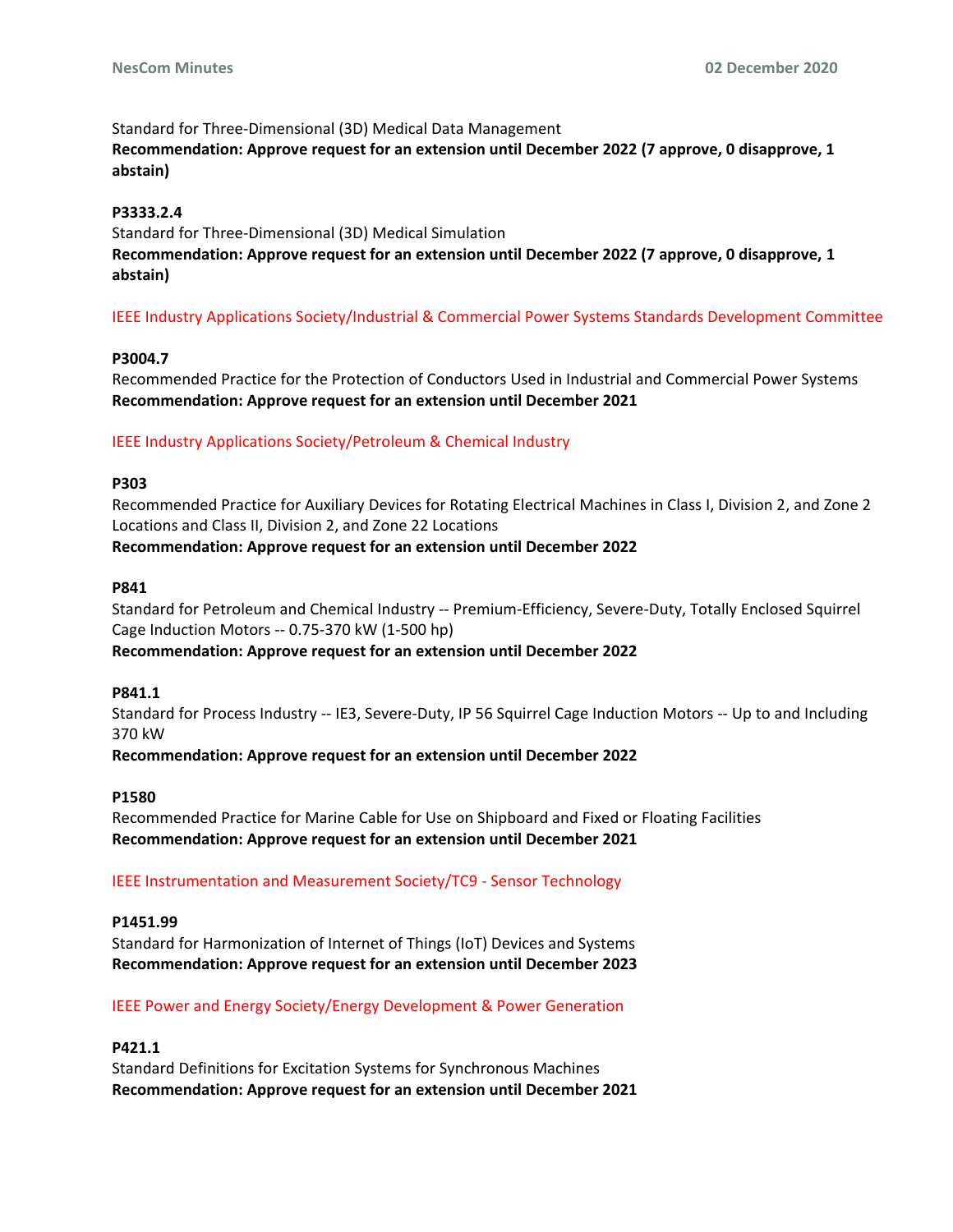## **P421.5**

Recommended Practice for Excitation System Models for Power System Stability Studies **Recommendation: Approve request for an extension until December 2022**

## **P665**

Guide for Generating Station Grounding **Recommendation: Approve request for an extension until December 2023**

# IEEE Power and Energy Society/Energy Storage & Stationary Battery Committee

# **P450**

Recommended Practice for Maintenance, Testing, and Replacement of Vented Lead-Acid Batteries for Stationary Applications

**Recommendation: Approve request for an extension until December 2021**

# IEEE Power and Energy Society/Insulated Conductors

#### **P400.3**

Guide for Partial Discharge Field Diagnostic Testing of Shielded Power Cable Systems **Recommendation: Approve request for an extension until December 2021 (8 approve, 0 disapprove, 1 abstain [Winston])**

#### **P495**

Guide for Testing Faulted Circuit Indicators **Recommendation: Approve request for an extension until December 2022**

#### **P532**

Guide for Selecting and Testing Jackets for Power, Instrumentation, and Control Cables **Recommendation: Approve request for an extension until December 2021**

#### **P1120**

Guide for the Planning, Design, Installation, and Repair of Submarine Power Cable Systems **Recommendation: Approve request for an extension until December 2022**

## **P1617**

Guide for Assessment, Mitigation, and Control of Corrosion of Metallic Shields in Extruded Dielectric Cables Rated 5 kV to 46 kV **Recommendation: Approve request for an extension until December 2021**

#### **P2412**

Standard Test for Determining Circuit Integrity Performance of Fire Resistive Cable Systems in Passenger Rail and Road Tunnels

**Recommendation: Approve request for an extension until December 2022**

IEEE Power and Energy Society/Nuclear Power Engineering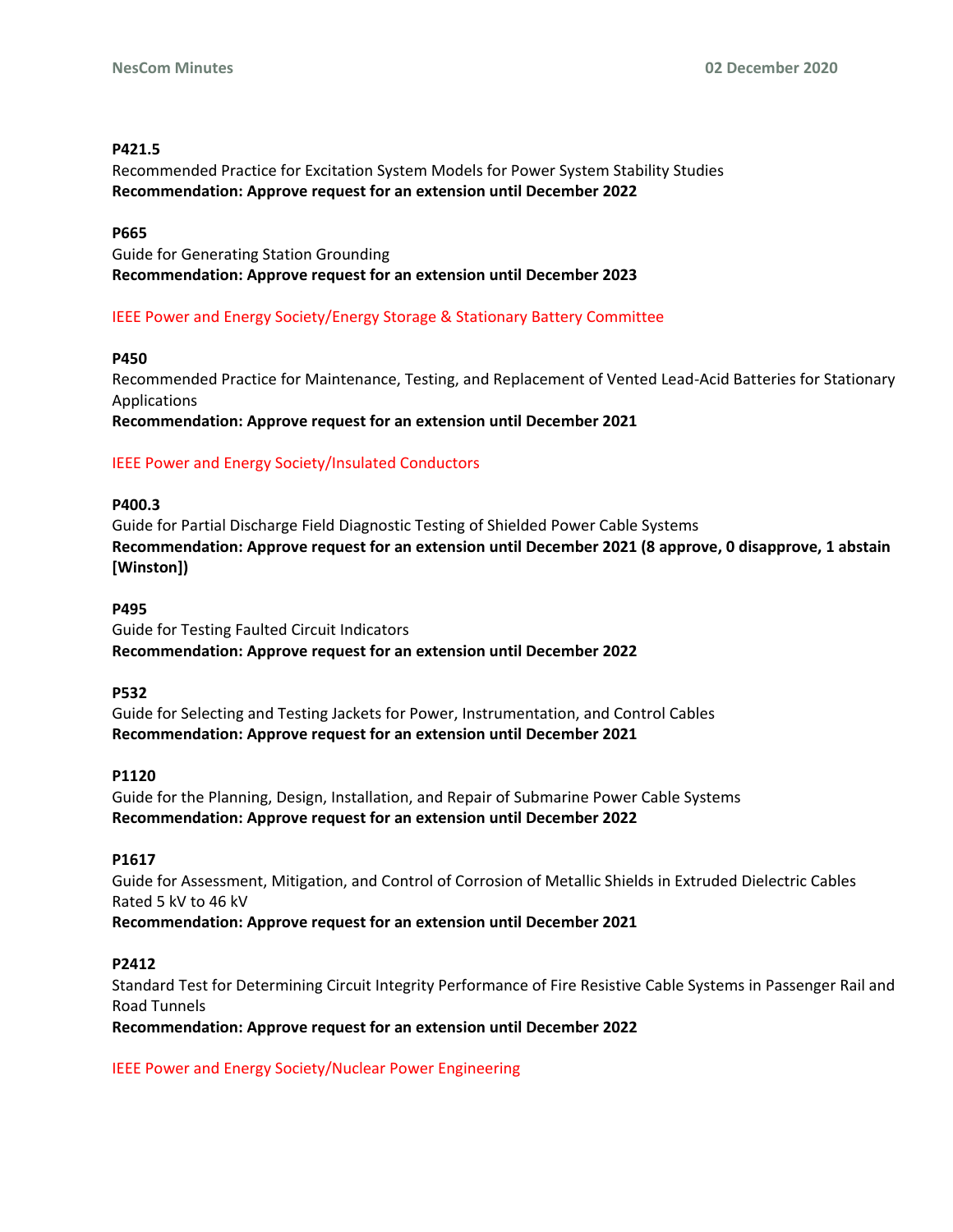#### **P2425**

Standard for Electromagnetic Compatibility Testing of Electrical and Instrumentation and Control Equipment at Nuclear Power Generating Stations and Other Nuclear Facilities **Recommendation: Approve request for an extension until December 2023**

#### **P63113**

Nuclear Facilities - Instrumentation Important To Safety - Spent Fuel Pool Instrumentation **Recommendation: Approve request for an extension until December 2021**

# IEEE Power and Energy Society/Power System Communications and Cybersecurity

# **P1711**

Standard for a Cryptographic Protocol for Electric Power System (EPS) Communications Links **Recommendation: Approve request for an extension until December 2022**

#### IEEE Power and Energy Society/Power System Instrumentation and Measurements

#### **P510**

Guide for Electrical Safety in High-Voltage Testing **Recommendation: Approve request for an extension until December 2022**

#### IEEE Power and Energy Society/Power System Relaying and Control

### **PC37.1.2**

Recommended Practice for Databases Used in Utility Automation Systems **Recommendation: Approve request for an extension until December 2022**

#### **PC37.91**

Guide for Protecting Power Transformers **Recommendation: Approve request for an extension until December 2021**

#### **PC37.249**

Guide for Categorizing Security Needs for Protection and Automation Related Data Files **Recommendation: Approve request for an extension until December 2021**

#### **PC37.251**

Standard for Common Protection and Control Settings or Configuration Data Format (COMSET) **Recommendation: Approve request for an extension until December 2022**

#### IEEE Power and Energy Society/Substations

#### **P998**

Guide for Direct Lightning Stroke Shielding of Substations **Recommendation: Approve request for an extension until December 2022**

IEEE Power and Energy Society/Surge Protective Devices/Low Voltage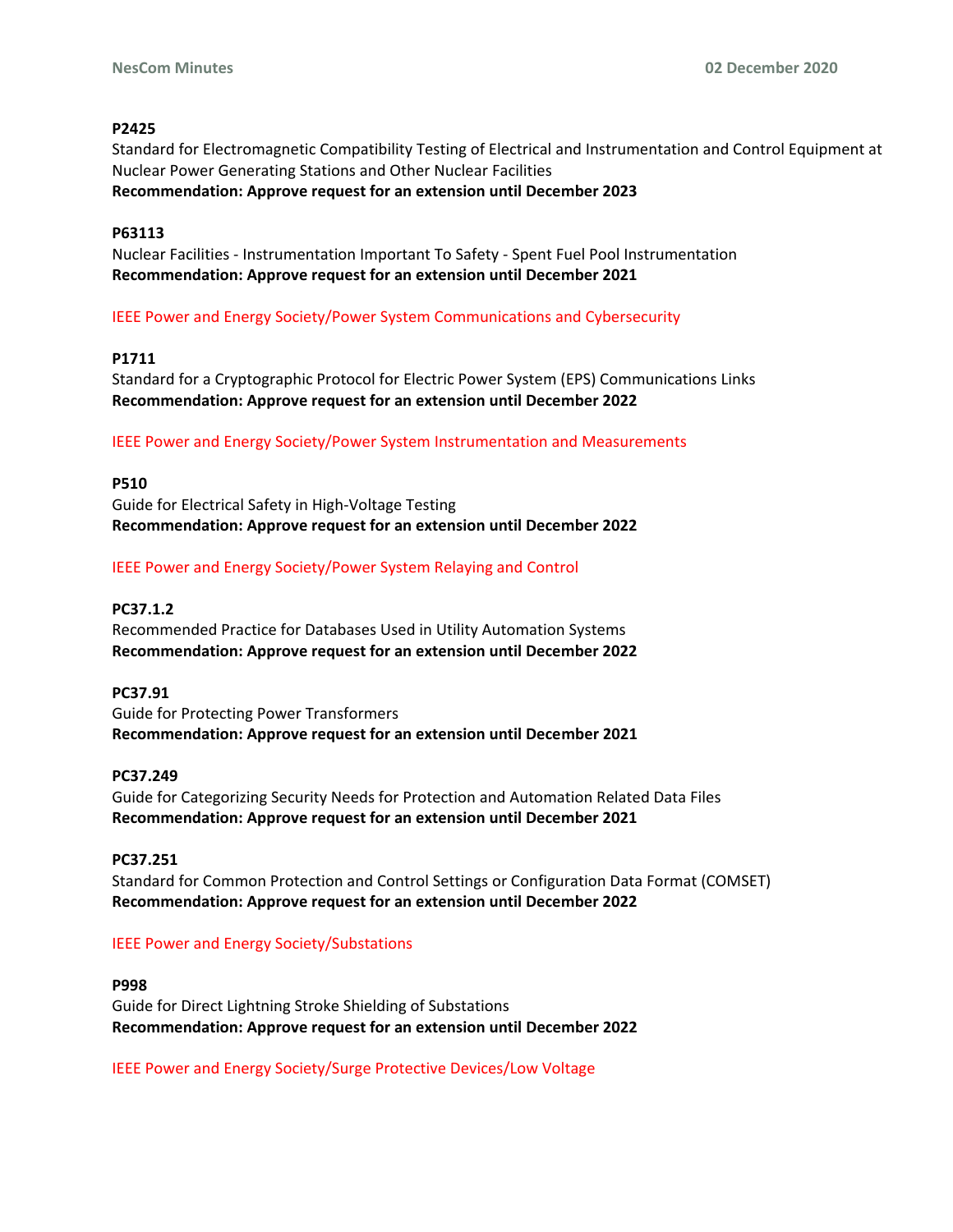## **PC62.230**

Guide for Surge Protection of Electric Vehicle Infrastructure **Recommendation: Approve request for an extension until December 2021**

## IEEE Power and Energy Society/Switchgear

**PC37.30.1** Standard Requirements for AC High-Voltage Air Switches Rated Above 1000 V **Recommendation: Approve request for an extension until December 2022**

# **PC37.66**

Standard Requirements for Capacitor Switches for AC Systems (1 kV to 38 kV) **Recommendation: Approve request for an extension until December 2021**

# IEEE Power and Energy Society/Transformers

#### **PC57.16**

Standard for Requirements, Terminology, and Test Code for Dry-Type Air-Core Series-Connected Reactors **Recommendation: Approve request for an extension until December 2022**

# **PC57.18.10**

Standard Practices and Requirements for Semiconductor Power Rectifier Transformers **Recommendation: Approve request for an extension until December 2022**

## **PC57.21**

Standard Requirements, Terminology, and Test Code for Shunt Reactors Rated Over 500 kVA **Recommendation: Approve request for an extension until December 2021**

#### **PC57.162**

Guide for the Interpretation of Moisture Related Parameters in Dry, Gas Insulated, and Liquid Immersed Transformers and Reactors **Recommendation: Approve request for an extension until December 2022**

#### IEEE Power and Energy Society/Transmission and Distribution

#### **P18**

Standard for Shunt Power Capacitors **Recommendation: Approve request for an extension until December 2022**

#### **P519.1**

Guide for Applying Harmonic Limits on Power Systems **Recommendation: Approve request for an extension until December 2022**

#### **P957**

Guide for Monitoring, Managing and Cleaning of Contaminated Insulators **Recommendation: Approve request for an extension until December 2022**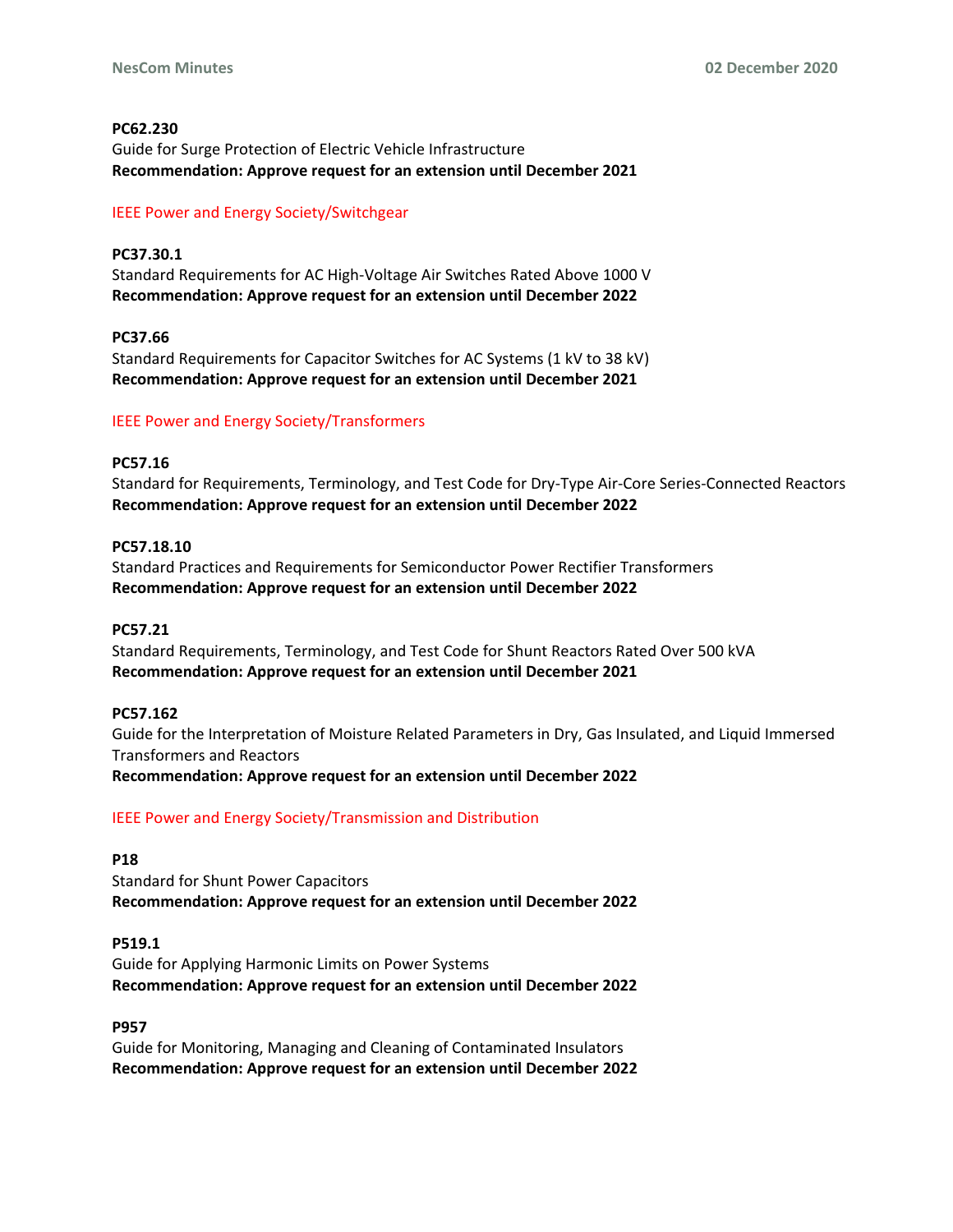## IEEE Power Electronics Society/Standards Committee

#### **P1573**

Recommended Practice for Electronic Power Subsystems: Parameters, Interfaces, Elements, and Performance **Recommendation: Approve request for an extension until December 2021**

## IEEE SA Board of Governors/Corporate Advisory Group

## **P1858**

Standard for Camera Phone Image Quality (CPIQ) **Recommendation: Approve request for an extension until December 2022**

# IEEE Vehicular Technology Society/Intelligent Transportation Systems

#### **P2020**

Standard for Automotive System Image Quality **Recommendation: Approve request for an extension until December 2022**

#### **P7001**

Transparency of Autonomous Systems **Recommendation: Approve request for an extension until December 2021**

# IEEE Vehicular Technology Society/Rail Transportation Standards Committee

## **P1653.3**

Guide for Rail Transit Traction Power Systems Modeling **Recommendation: Approve request for an extension until December 2021**

#### **P2406**

Standard for Design and Construction of Non-Load Break Disconnect Switches for Direct Current Applications on Transit Systems

**Recommendation: Approve request for an extension until December 2022**

#### **P2720**

Rail Potential Management Guide for Direct Current Traction Electrification Systems **Recommendation: Approve request for an extension until December 2021**

#### IEEE-SASB Coordinating Committees/SCC14 - Quantities, Units, and Letter Symbols

#### **P260.1**

Standard Letter Symbols for Units of Measurement (SI Units, Customary Inch-Pound Units, and Certain Other Units)

**Recommendation: Approve request for an extension until December 2024 (8 approve, 0 disapprove, 1 abstain [Winston])**

#### **P280**

Standard Letter Symbols for Quantities Used in Electrical Science and Electrical Engineering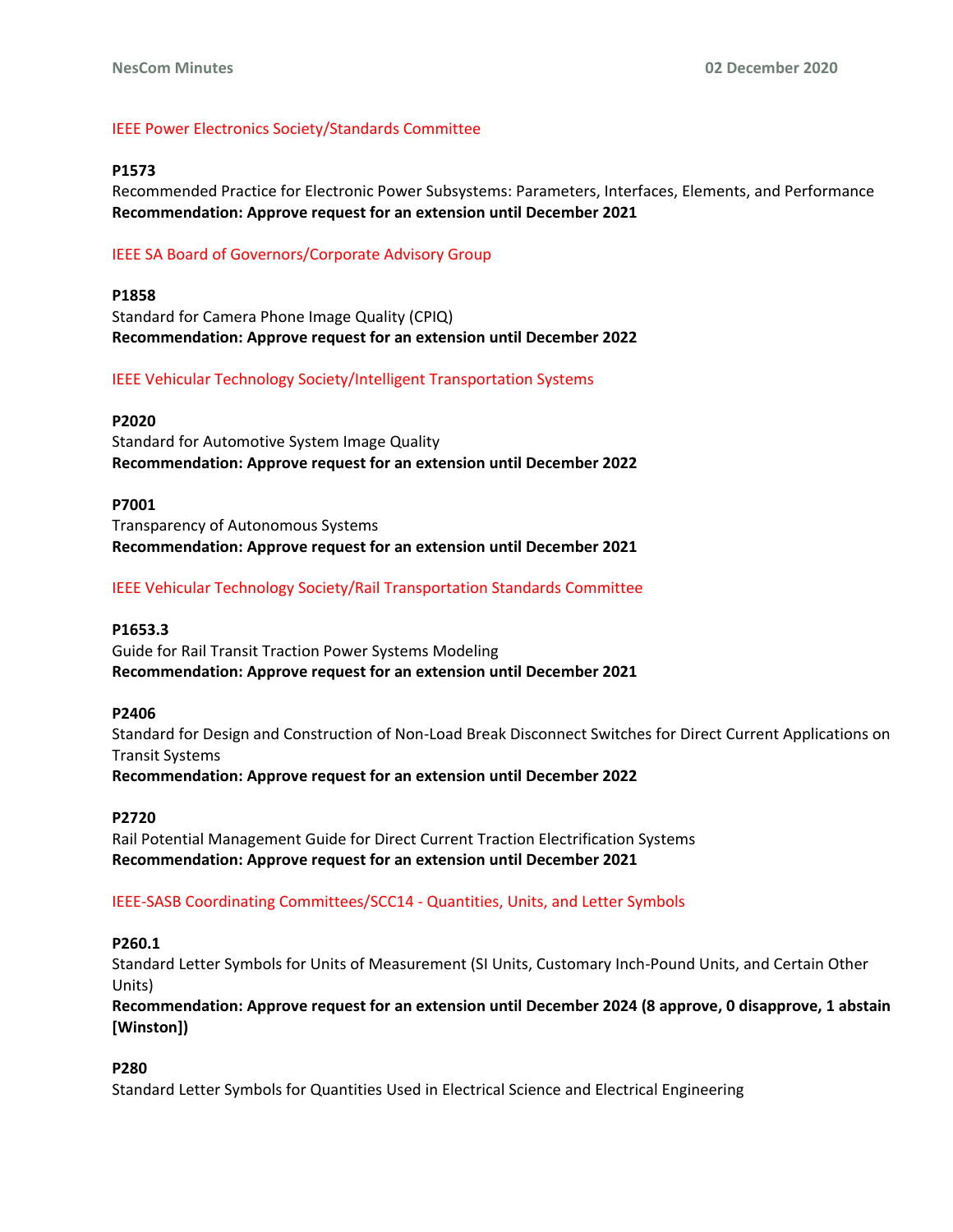## **Recommendation: Approve request for an extension until December 2021**

IEEE-SASB Coordinating Committees/SCC31 - Automatic Meter Reading and Energy Management

#### **P1704**

Standard for Utility Industry End Device Communications Module **Recommendation: Approve request for an extension until December 2021**

#### **4.3 New PARs**

#### IEEE Computer Society/Blockchain and Distributed Ledgers

#### **P3215**

Standard for Consensus Framework for Blockchain System **Recommendation: Approve new PAR until December 2024**

#### **P3216**

Standard for Blockchain Service Capability Evaluation **Recommendation: Approve new PAR until December 2024**

#### IEEE Computer Society/Cybersecurity and Privacy Standards Committee

#### **P2978**

Standard for Quantum Risk Management for the Board of Directors **Recommendation: Defer new PAR until the next NesCom meeting to provide time for comments to be resolved. Chair Stanley and Ramy Fathy will work with the Chair during this process.**

#### IEEE Computer Society/LAN/MAN Standards Committee

#### **P802.1DP**

Standard for Local and Metropolitan Area Networks – Time-Sensitive Networking for Aerospace Onboard Ethernet Communications **Recommendation: Approve new PAR until December 2024**

#### **P802.15.4aa**

Standard for Low-Rate Wireless Networks Amendment: Higher Data Rate extension to IEEE 802.15.4 Smart Utility Network (SUN) Frequency Shift Keying (FSK) Physical Layer (PHY) **Recommendation: Approve new PAR until December 2024**

#### IEEE Computer Society/Learning Technology

#### **P2955**

Recommended Practice for Creating Self Learning Tutorials and Side by Side Learning **Recommendation: Defer new PAR until the next NesCom meeting due to late replies to comments that NesCom members did not get to review. (6 approve, 0 disapprove, 3 abstain [Wang, Wei, Zhong])**

IEEE Computer Society/Smart Manufacturing Standards Committee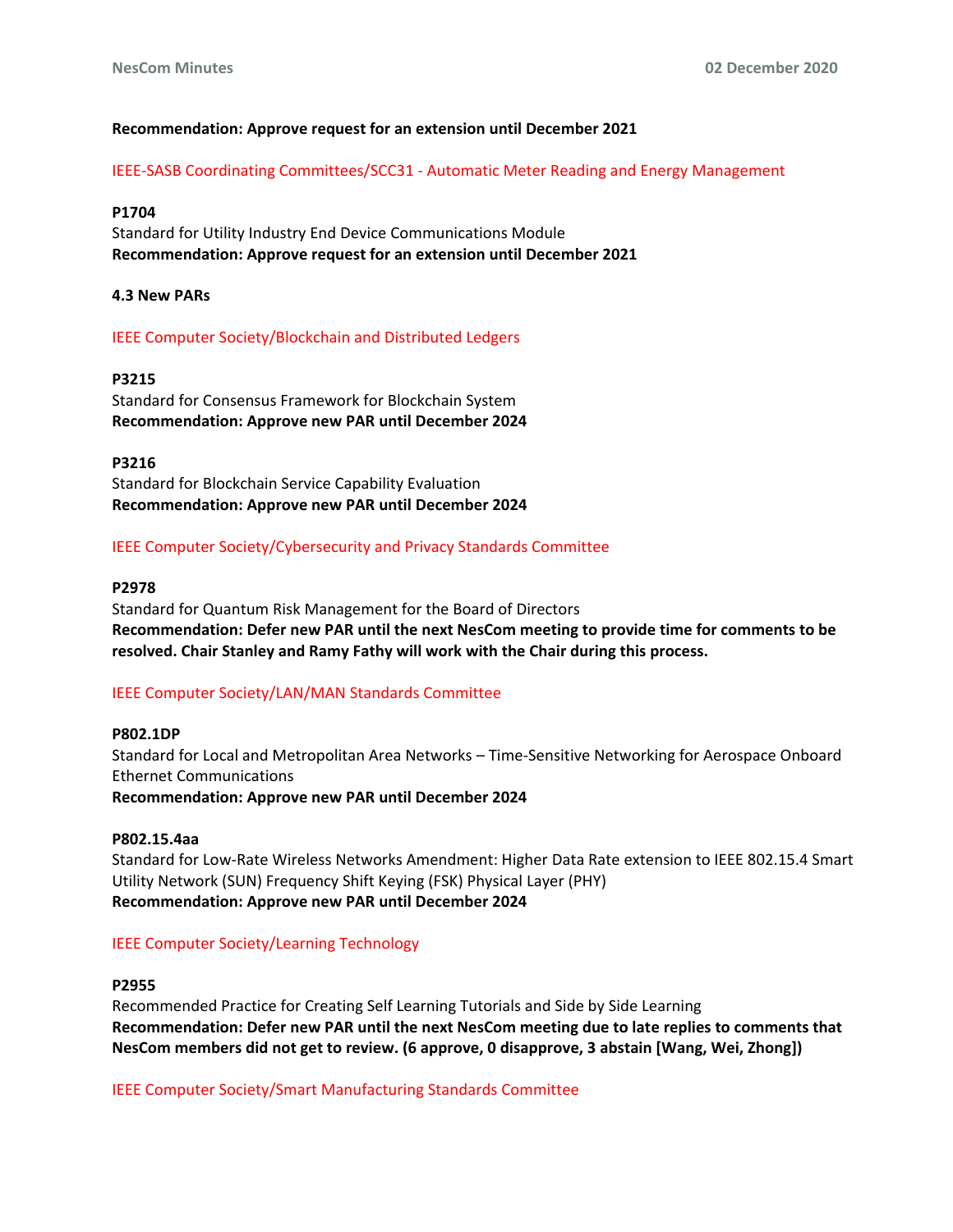## **P2971**

Standard for the Test Requirements of a Gateway Supporting a Time Sensitive Networking in the Field of Industrial Internet

**Recommendation: Approve new PAR until December 2024 (2 approve, 1 disapprove [Hiertz], 6 abstain [Fathy, Kulick, Niu, Wang, Wei, Zhong])**

#### **P2972**

Standard for General Requirements of Gateway Supporting Time Sensitive Networking in Factory Environments **Recommendation: Defer new PAR until the next NesCom meeting to allow time for discussion about collaboration with IEEE 802. (6 approve, 0 disapprove, 3 abstain [Fathy, Wei, Zhong])**

#### **P2975**

Standard for Industrial Artificial Intelligence (AI) Data Attributes **Recommendation: Approve new PAR until December 2024**

#### IEEE Computer Society/Standards Activities Board

#### **P2888.2**

Standard for Actuator Interface for Cyber and Physical Worlds **Recommendation: Approve new PAR until December 2024**

#### **P2888.3**

Standard on Orchestration of Digital Synchronization Between Cyber and Physical Worlds **Recommendation: Approve new PAR until December 2024**

#### **P2888.4**

Standard on Architecture for Virtual Reality Disaster Response Training System with Six degrees of Freedom (6 DoF)

**Recommendation: Approve new PAR until December 2024**

#### **P2945**

Standard for Technical Requirements for Face Recognition Systems **Recommendation: Approve new PAR until December 2024 (8 approve, 0 disapprove, 1 abstain [Fathy])**

#### IEEE Consumer Electronics Society/Digital Finance and Economy Standards Committee

#### **P3807**

Standard for Consortium Chain Certificate Application **Recommendation: Approve new PAR until December 2024**

#### **P3808**

Standard for Consortium Chain Traceability Application **Recommendation: Approve new PAR until December 2024**

IEEE Consumer Electronics Society/Smart Devices Standards Committee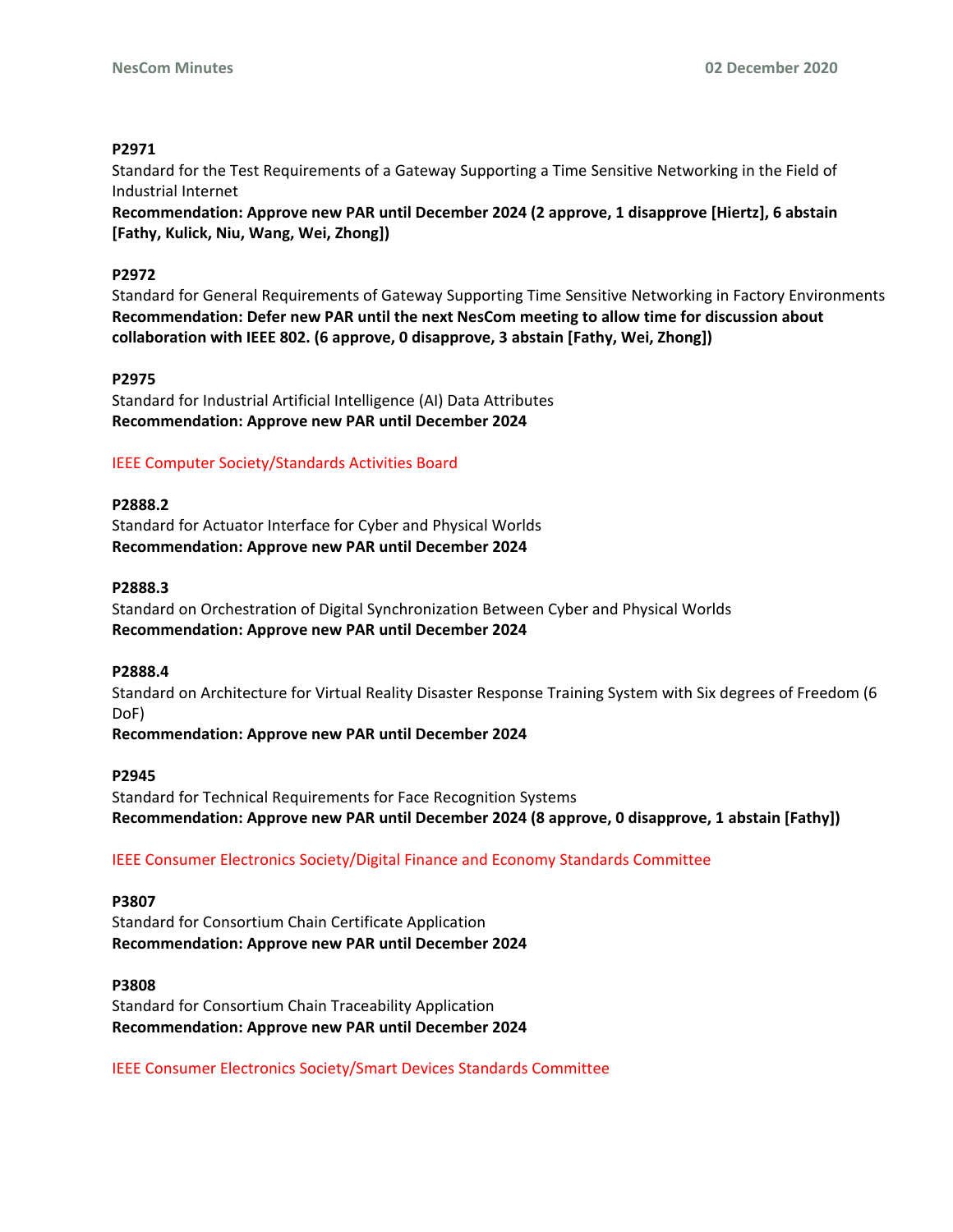# **P2953**

Standard for Technical Requirements for Industrial Smart Terminal Devices **Recommendation: Approve new PAR until December 2024 (7 approve, 0 disapprove, 2 abstain [Fathy, Wei])**

# IEEE Engineering in Medicine and Biology Society/IEEE 11073 Standards Committee

## **P11073-10101c**

Standard for Health informatics -- Point-of-Care Medical Device Communication - Part 10101: Nomenclature Amendment 3: Additional Definitions **Recommendation: Approve new PAR until December 2024 (8 approve, 0 disapprove, 1 recuse [Zhong])**

# IEEE Industry Applications Society/Petroleum & Chemical Industry

#### **P62395-2**

Electrical Resistance Trace Heating Systems for Industrial and Commercial Applications Part 2: Application Guide for System Design, Installation, and Maintenance **Recommendation: Approve new PAR until December 2024**

# IEEE Instrumentation and Measurement Society/TC9 - Sensor Technology

#### **P1588g**

Standard for a Precision Clock Synchronization Protocol for Networked Measurement and Control Systems - Amendment: Master-slave optional alternative terminology **Recommendation: Approve new PAR until December 2024**

# IEEE Power and Energy Society/Transformers

#### **PC57.105-2019/Cor 1**

Guide for Application of Transformer Connections in Three-Phase Electrical Systems - Corrigendum 1 - Update Table 1—Application characteristics of connections **Recommendation: Approve new PAR until December 2024**

#### IEEE Power and Energy Society/Transmission and Distribution

#### **P987**

Guide for Application of Composite Insulators for Overhead Electric Power Lines **Recommendation: Approve new PAR until December 2024**

#### **P2942**

Guide for In-Service Application, Care, Maintenance, and Testing of Insulating Flexible Sling for Live Working **Recommendation: Approve new PAR until December 2024**

#### **P2974**

Guide for System Commissioning of Medium and Low (750 V to ±50 kV) Voltage Direct Current Distribution Network

**Recommendation: Approve new PAR until December 2024**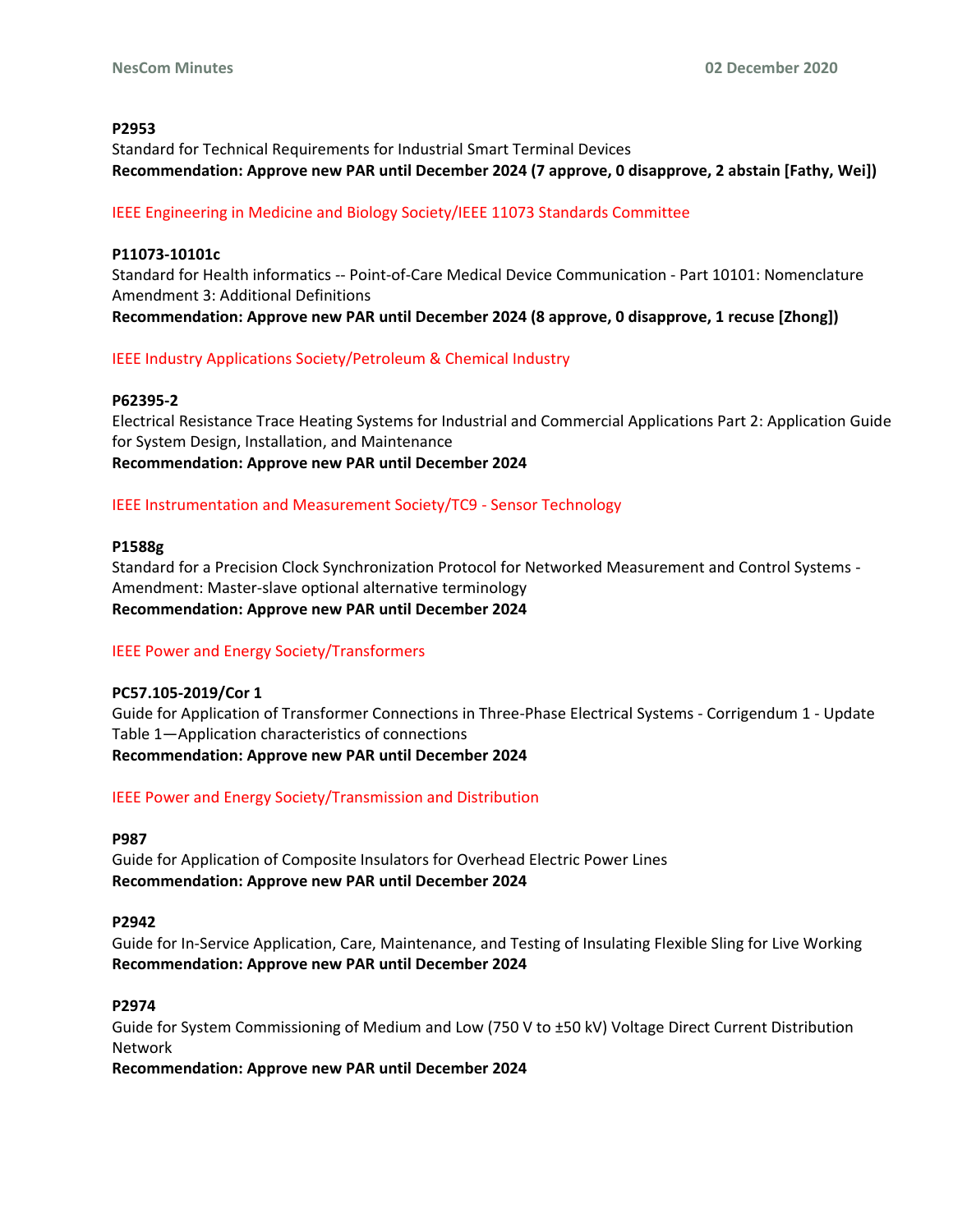# IEEE SA Board of Governors/Corporate Advisory Group

## **P2958**

Standard for a Decentralized Identity and Access Management Framework for Internet of Things **Recommendation: Approve new PAR until December 2024**

#### **P2973**

Guide for Field Calibration System for Current Carrying Capacity of Overhead Transmission Lines **Recommendation: Approve new PAR until December 2024**

#### IEEE Vehicular Technology Society/Intelligent Transportation Systems

# **P2030.1.2**

Standard Technical Specifications for Ultra-High-Power Electric Vehicle Chargers **Recommendation: Approve new PAR until December 2024**

#### IEEE Vehicular Technology Society/Rail Transportation Standards Committee

#### **P2970**

Guide for Synchronous Monitoring of the Magnitude and Distribution of Stray Current in Urban Rail Transit's Direct Current Traction System **Recommendation: Approve new PAR until December 2024**

# IEEE-SASB Coordinating Committees/SCC39 - International Committee on Electromagnetic Safety

#### **P62209-3**

Measurement Procedure for the Assessment of Specific Absorption Rate of Human Exposure to Radio Frequency Fields from Hand-held and Body-mounted Wireless Communication Devices - Part 3: Vector Measurementbased Systems (Frequency range of 600 MHz to 6 GHz) **Recommendation: Approve new PAR until December 2024**

#### **4.4 PARs for the Revision of Standards**

#### IEEE Computer Society/Test Technology

#### **P1450**

Standard Test Interface Language (STIL) for Digital Test Vector Data **Recommendation: Approve PAR for the revision of a standard until December 2024**

#### **P1450.1**

Standard for Extensions to Standard Test Interface Language (STIL) (IEEE Std 1450-1999) for Semiconductor Design Environments

**Recommendation: Approve PAR for the revision of a standard until December 2024**

#### **P1450.6**

Standard Test Interface Language (STIL) for Digital Test Vector Data-Core Test Language (CTL) **Recommendation: Approve PAR for the revision of a standard until December 2024**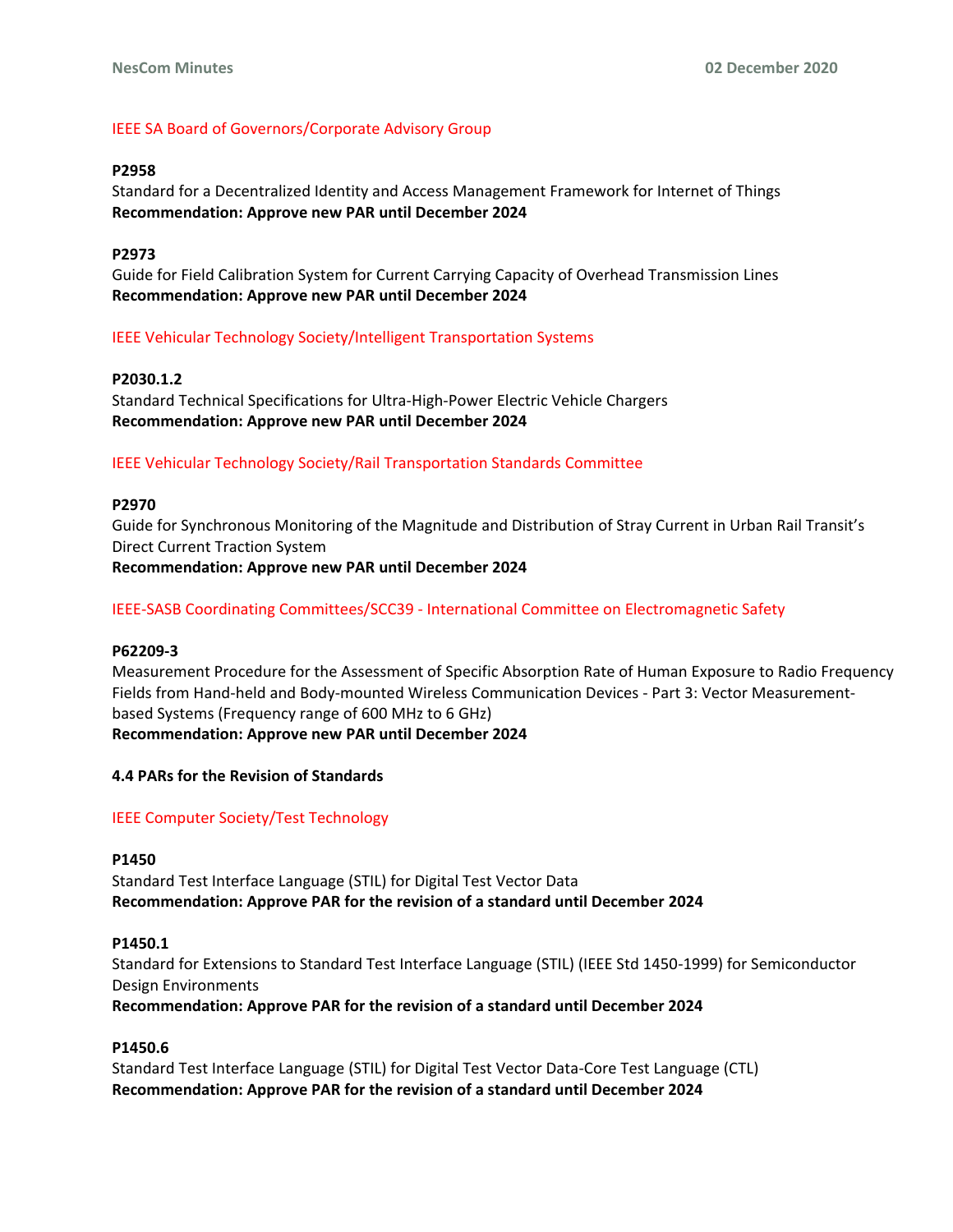# IEEE Industry Applications Society/Petroleum & Chemical Industry

## **P45.2**

Recommended Practice for Electrical Installations on Shipboard -- Controls and Automation **Recommendation: Approve PAR for the revision of a standard until December 2024**

# IEEE Power and Energy Society/Insulated Conductors

# **P1511**

Guide for Investigating and Analyzing Power Cable, Joint, and Termination Failures on Systems Rated 2.5 kV through 46 kV

**Recommendation: Approve PAR for the revision of a standard until December 2024**

#### **P1511.1**

Guide for Investigating and Analyzing Shielded Power Cable Failures on Systems Rated 2.5 kV through 46 kV **Recommendation: Approve PAR for the revision of a standard until December 2024**

# IEEE Power and Energy Society/Nuclear Power Engineering

#### **PC37.98**

Standard for Seismic Qualification Testing of Protective Relays and Auxiliaries for Nuclear Facilities **Recommendation: Approve PAR for the revision of a standard until December 2024**

## **PC37.105**

Standard for Qualifying Class 1E Protective Relays and Auxiliaries for Nuclear Power Generating Stations and Other Nuclear Facilities

**Recommendation: Approve PAR for the revision of a standard until December 2024**

#### IEEE Power and Energy Society/Power System Communications and Cybersecurity

#### **P1615**

Recommended Practice for Network Communication for Electric Power Substation Monitoring and Control **Recommendation: Approve PAR for the revision of a standard until December 2024**

#### IEEE Power and Energy Society/Power System Relaying and Control

#### **PC37.95**

Guide for Protective Relaying of Utility-Consumer Interconnections **Recommendation: Approve PAR for the revision of a standard until December 2024**

#### IEEE Power and Energy Society/Switchgear

#### **PC37.10**

Guide for Investigation, Analysis, and Reporting of Failures of AC High-Voltage Circuit Breakers and Circuit Switchers with Rated Maximum Voltage above 1000 V **Recommendation: Approve PAR for the revision of a standard until December 2024**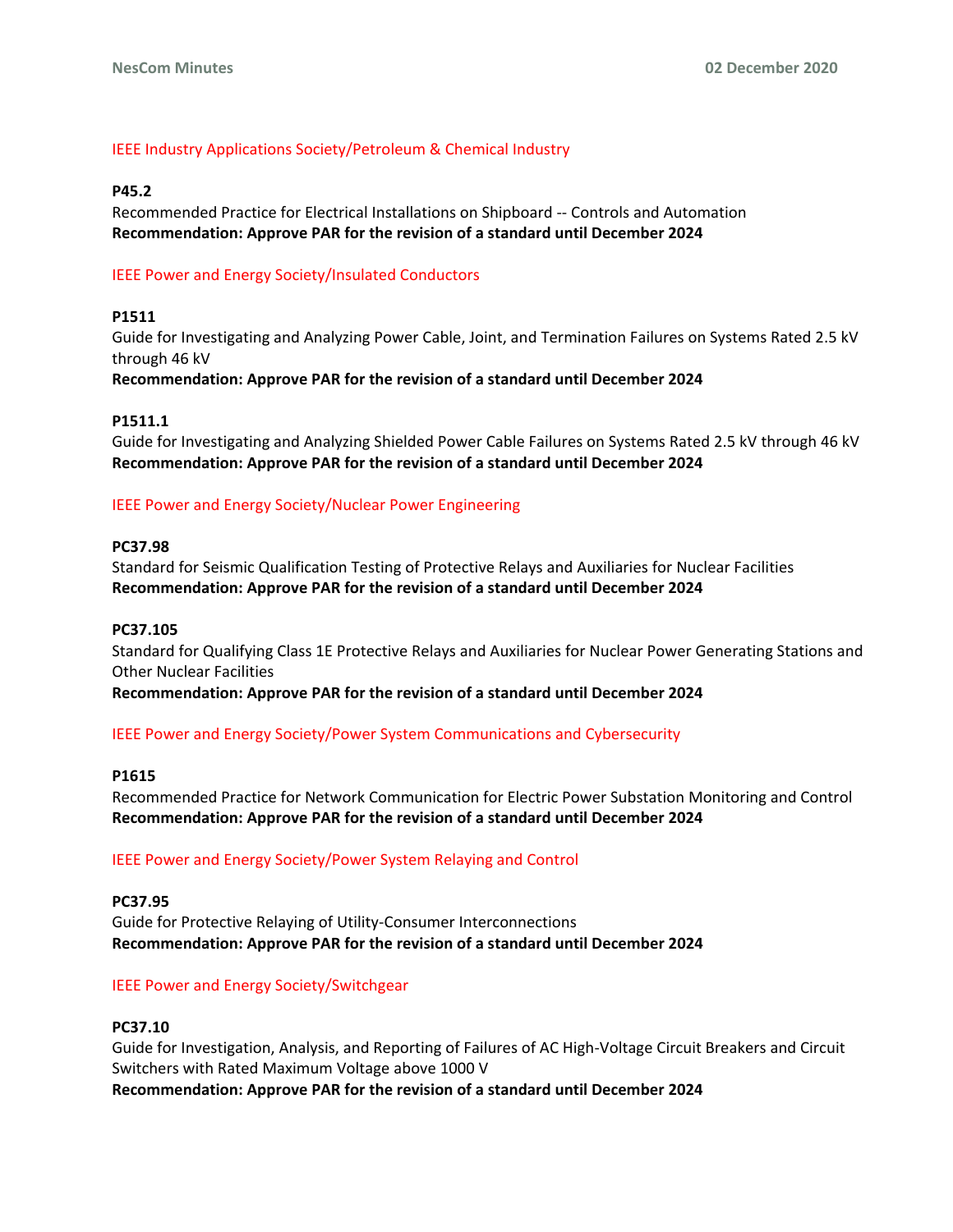# **PC37.20.1**

Standard for Metal-Enclosed Low-Voltage (1000 Vac and below, 3200 Vdc and below) Power Circuit Breaker Switchgear

**Recommendation: Approve PAR for the revision of a standard until December 2024**

# **PC37.012**

Guide for the Application of Capacitance Current Switching for AC High-Voltage Circuit Breakers above 1000 V **Recommendation: Approve PAR for the revision of a standard until December 2024**

# **PC37.100.2**

Standard for Common Requirements for Testing of AC Capacitive Current Switching Devices over 1000 V **Recommendation: Approve PAR for the revision of a standard until December 2024**

# IEEE Power and Energy Society/Transformers

# **P259**

Standard Test Procedure for Evaluation of Systems of Insulation for Dry-Type Specialty and General-Purpose **Transformers** 

**Recommendation: Approve PAR for the revision of a standard until December 2024**

# **PC57.131**

Standard Performance Requirements and Test Methods for Tap-changers **Recommendation: Approve PAR for the revision of a standard until December 2024**

# IEEE Power and Energy Society/Transmission and Distribution

#### **P1243**

Guide for Improving the Lightning Performance of Transmission Lines **Recommendation: Approve PAR for the revision of a standard until December 2024**

#### **P1854**

Guide for Smart Distribution Applications **Recommendation: Approve PAR for the revision of a standard until December 2024**

# IEEE Power Electronics Society/Standards Committee

#### **P393**

Standard for Test Procedures for Magnetic Cores **Recommendation: Approve PAR for the revision of a standard until December 2024**

# IEEE SA Board of Governors/Corporate Advisory Group

#### **P1863**

Guide for Overhead Alternating Current (AC) Transmission Line Design **Recommendation: Approve PAR for the revision of a standard until December 2024**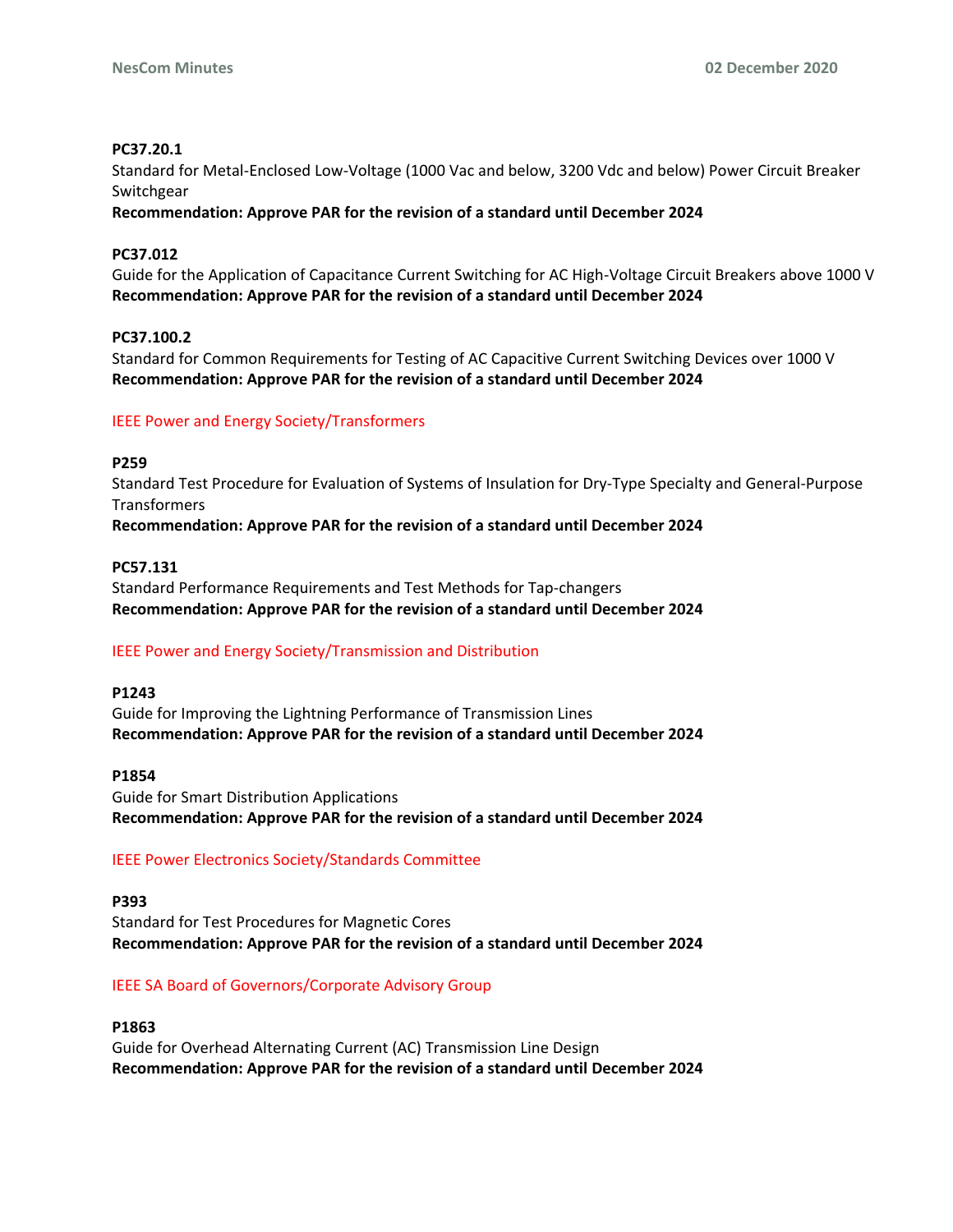# IEEE-SASB Coordinating Committees/SCC39 - International Committee on Electromagnetic Safety

#### **P62704-3**

Determining the Peak Spatial-Average Specific Absorption Rate (SAR) in the Human Body from Wireless Communications Devices, 30 MHz - 6 GHz Part 3: Specific Requirements for Using the Finite Difference Time Domain (FDTD) Method for SAR Calculations of Mobile Phones

## **Recommendation: Approve PAR for the revision of a standard until December 2024**

#### **5. OLD BUSINESS**

#### **5.1. DISCUSSION - RECOMMENDATION ON REVIEW PERIOD COMMENT TIMEFRAMES**

This discussion continued from the March 2020 NesCom meeting when the ad hoc previously formed to address the topic of review period comment timeframes presented feedback received from its recommendations. Chair Stanley took the action to continue the discussions about setting expectations for NesCom review comments and replies, and the appropriate way to make the expectations known and to see if there is interest in moving forward with the recommendations.

Following the discussion during this meeting, a motion was made (Winston) and seconded (Zhong) to approve the recommended changes to the NesCom Conventions with updates from this meeting.

**Motion: Approve the following changes to NesCom Convention #8, to be implemented by 30 December 2020. These changes update the convention to add guidance on timely comment submittal by committee members: NesCom Convention 8, see [https://standards.ieee.org/about/sasb/nescom/conv.html.](https://standards.ieee.org/about/sasb/nescom/conv.html) In the absence of objection, the motion was approved.**

a. Responsibility of NesCom member - Each NesCom member should post preliminary votes and any comments during the first 2 weeks of the "Review" period ("Individual Review" period, typically a one week interval, and the first week of the "Open Review" period). Each NesCom member should review comments and comment dialog during the "Review" period as needed, and at the latest, by the Friday prior to the scheduled NesCom meeting.

b. Responsibility of Standards Committee/Working Group Chair - It is important that comments be resolved during the "Open Review" period, and prior to the NesCom meeting. If a NesCom member posts a comment, an initial response is requested from the Standards Committee/Working Group Chair within one week. This allows sufficient time for any required follow-up actions such as additional NesCom member comments to the response and for changes to be applied to the PAR. If the **Standards Committee/Working Group Chair fails to respond** to NesCom member comments by the Friday prior to the scheduled NesCom meeting, the PAR may be deferred to the next meeting, or disapproved.

*NB: This update has been made to NesCom Convention 8.*

Another recommendation about whether or not to eliminate the Individual Review Period was deferred to the January 2021 NesCom meeting due to lack of time.

#### **5.2. COMMITTEE MEMBER INTERACTIONS/COMMENTS RE: MYPROJECT**